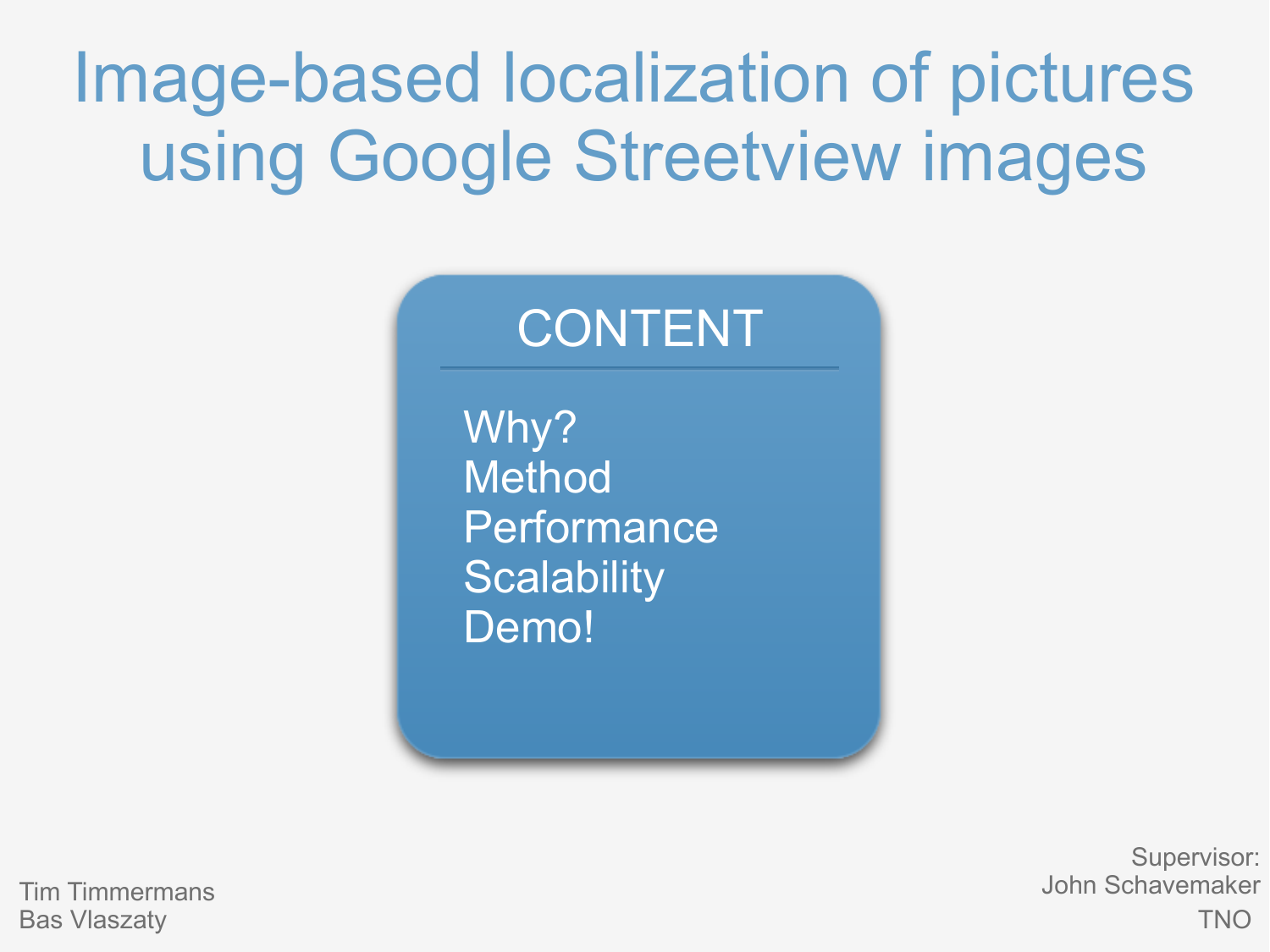# Why?

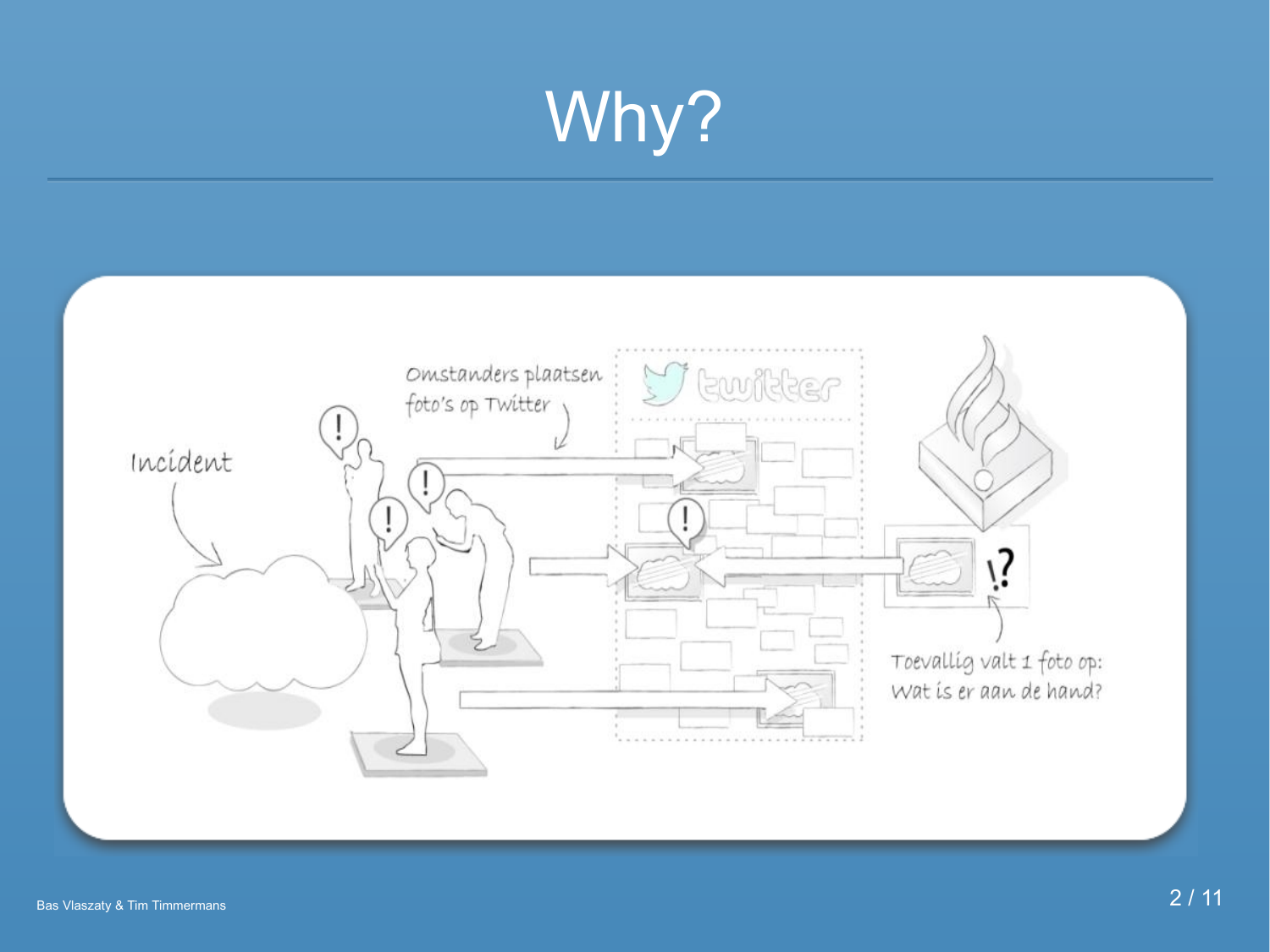## **Method**

- Create database with images
- Extracting descriptors from images
- Organizing data
- Matching algorithm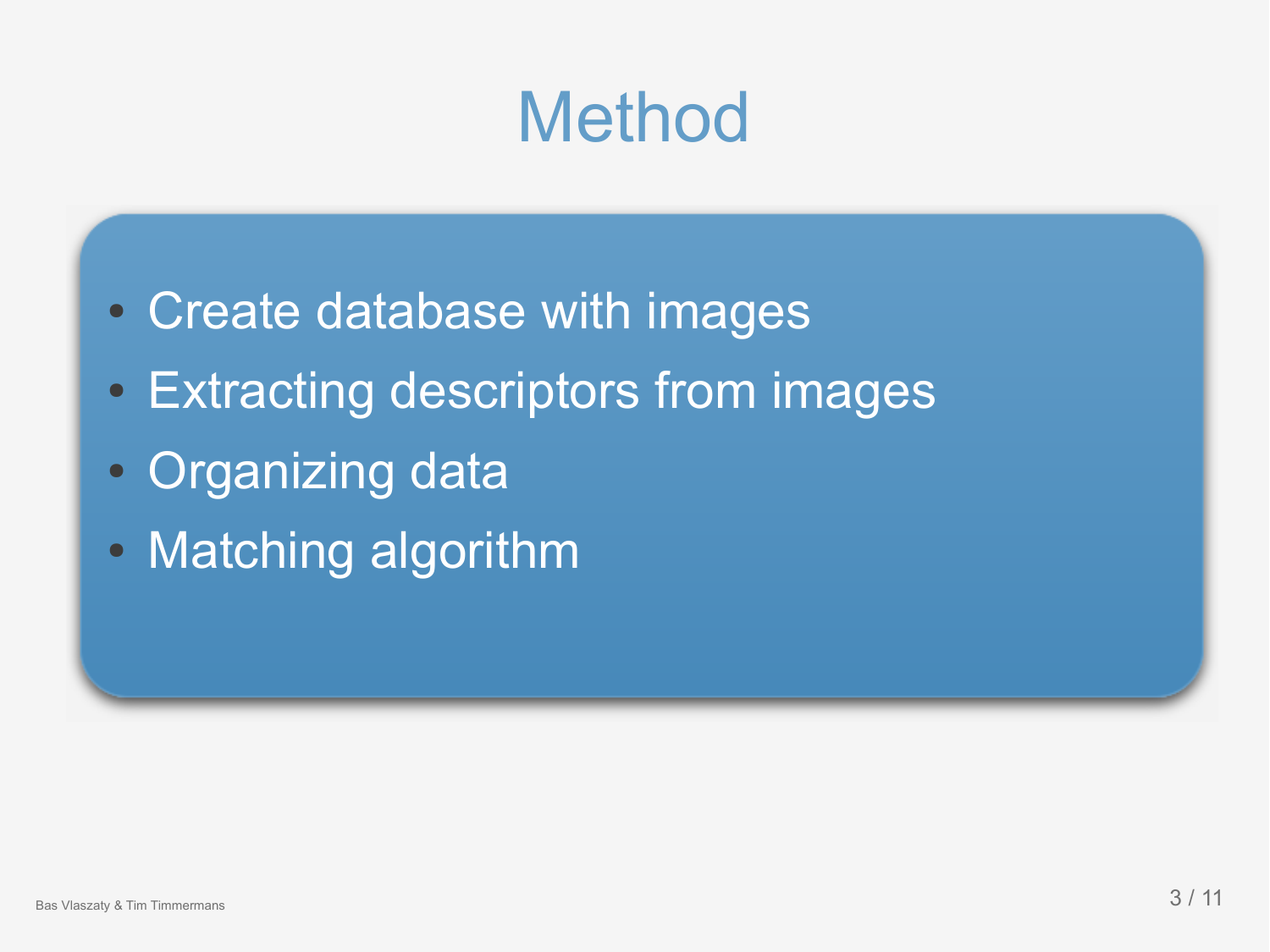## Create database with images



#### • Google Streetview Crawler

Bas Vlaszaty & Tim Timmermans  $\hphantom{a}4$  /  $\hphantom{a}11$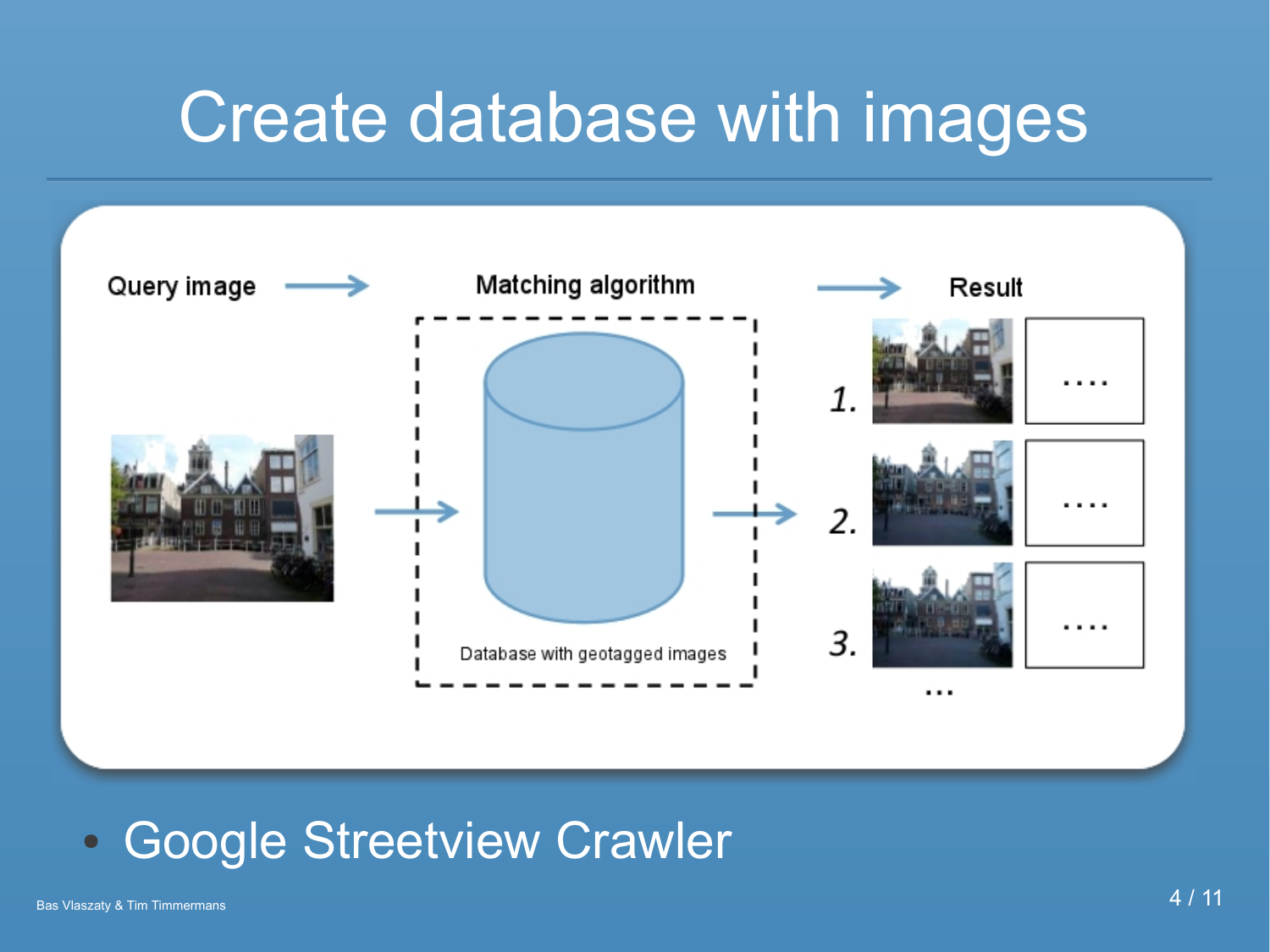## Extracting descriptors from images

- SIFT descriptors
- 128D vector



• On average 1400 descriptors from an image with 1024x768 pixels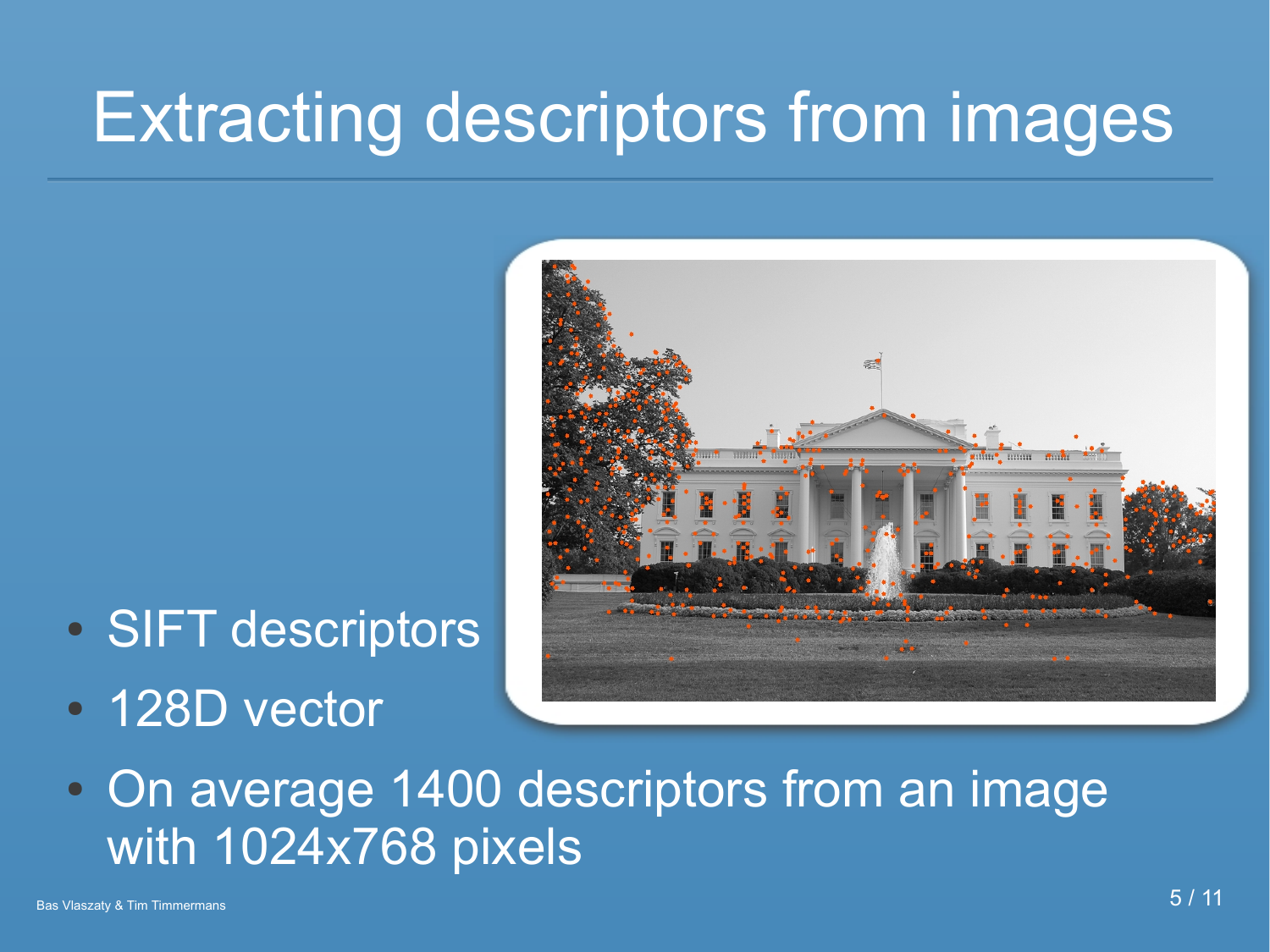## **Organizing data**

- Large amounts of descriptors, lookups take a long time
- Idea: order data in tree structure
- Splitting 128D datapoints
- K-means clustering
- Result: leafs contain groups of very similar descriptors



Clustered data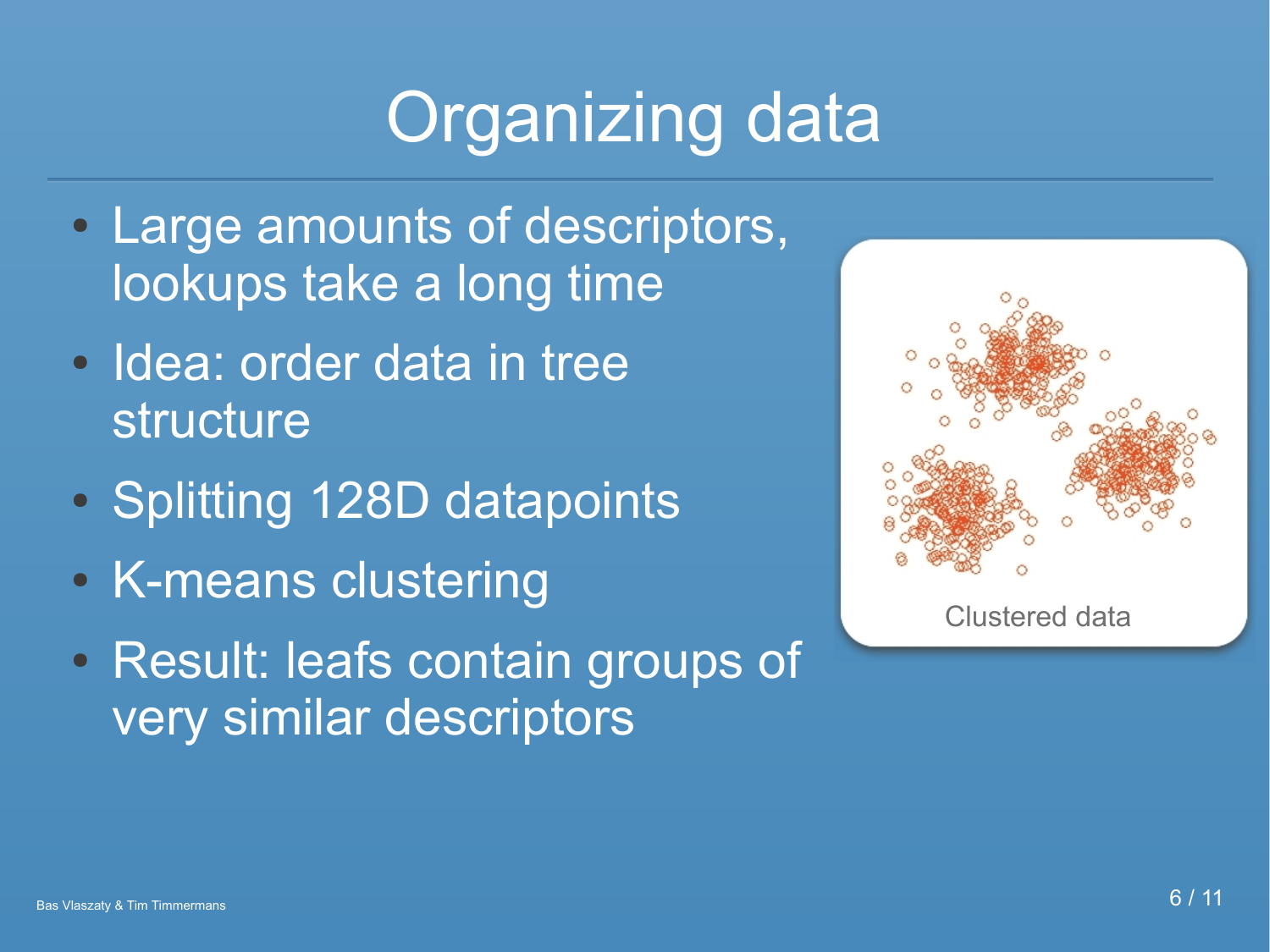## Image lookup

- · Lookup procedure:
	- Determine closest child
	- Move to child
	- Do this until current node is a leaf
	- Select closest x descriptors in leaf, and add sources to candidate list
	- Repeat for every descriptor in query image
- Result: candidate list with scores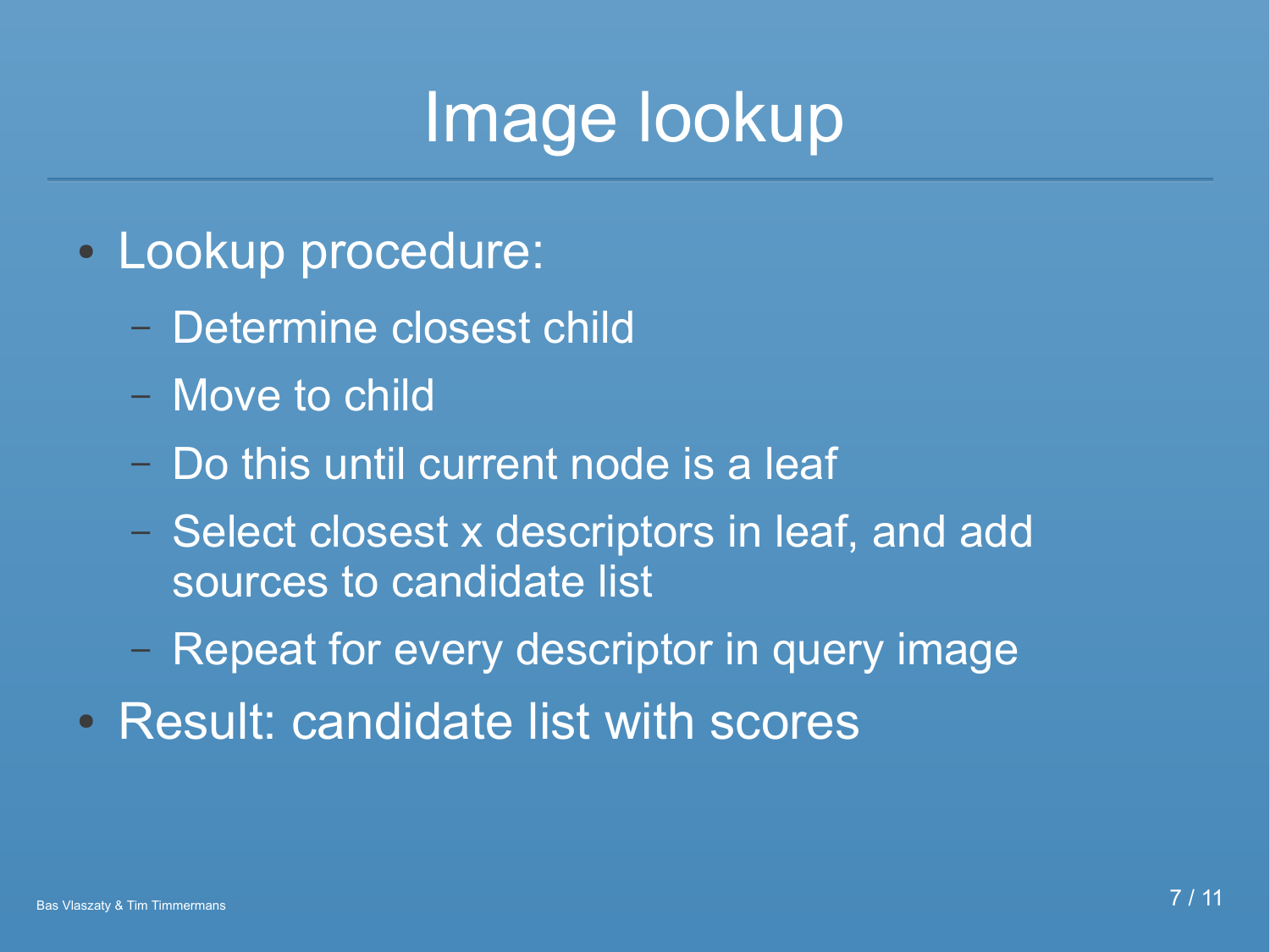#### Performance

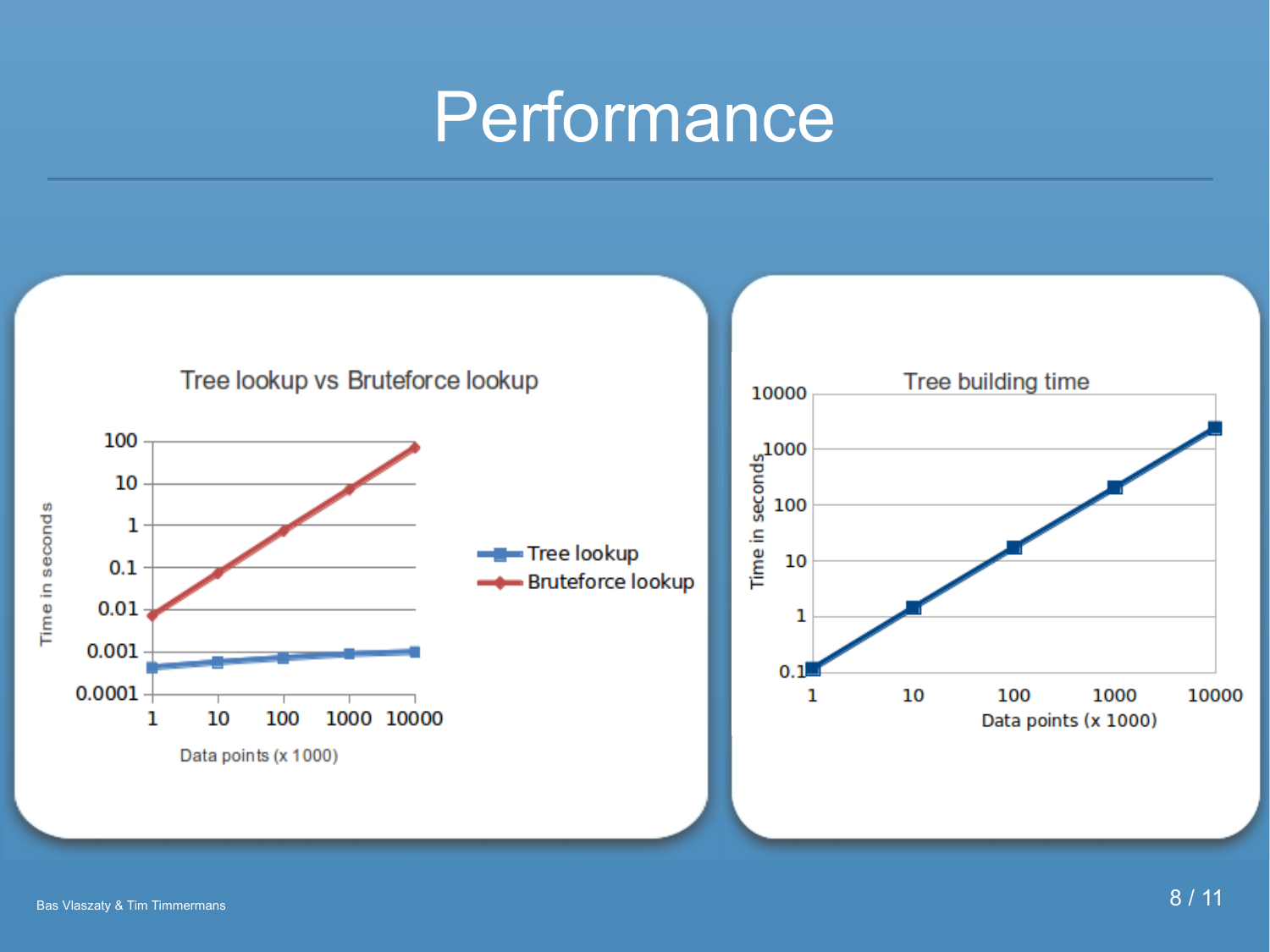## **Scalability**

- Scale to national level
	- 18 billion descriptors
	- Memory
	- Computation time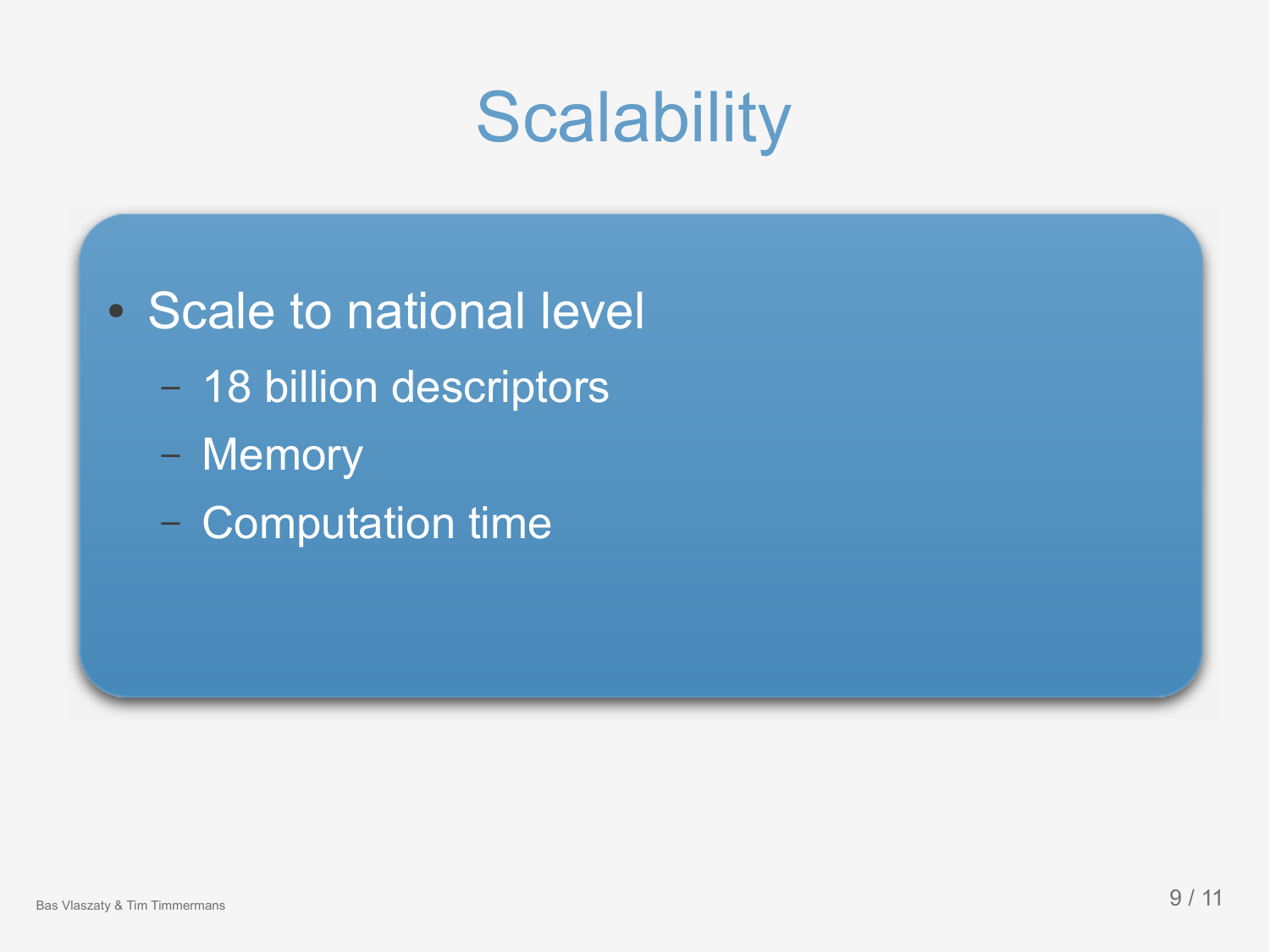DEMO